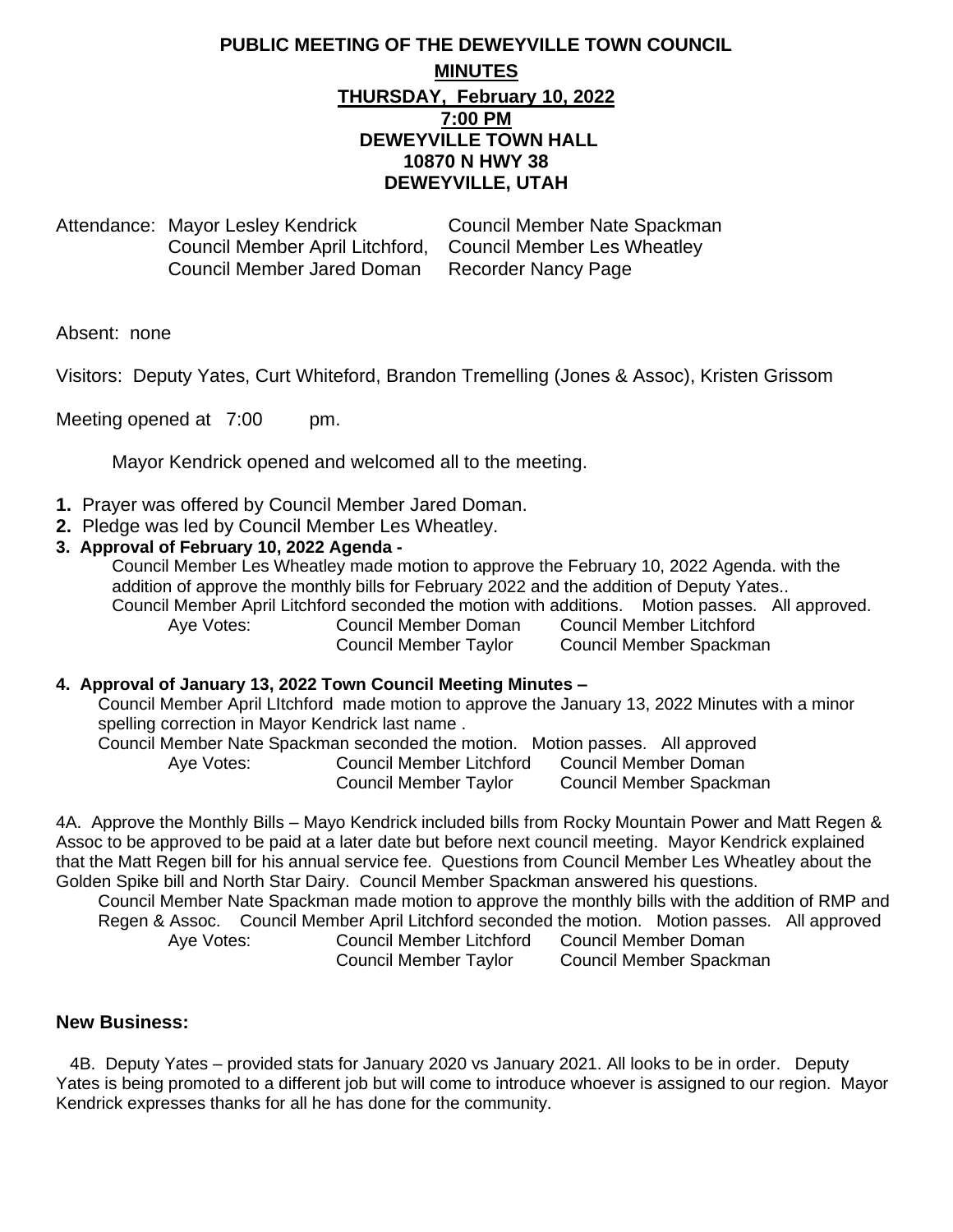**5.** Cemetery Digitization – Brandon Tremelling (Jones & Associates

) – presented to the council some cemetery mapping capabilities using Uintah City Cemetery as an example. Map shows layout of cemetery, zooming in to see section numbers and plots. There is an option for an interactive map for town sexton and/or map published for community use. All customizable to what the town needs. Town has a grant to help with some of these costs. Asst. Recorder Kristen feels that it would be best to start simple and then grow into something more. Town would like a map published at cemetery and online mapping and recording by town recorders and verification for now. A GIS mapping coordinator will be involved for aerial mapping. Town provided Brandon with our most current map to scan and return. Moving forward Brandon will work with Council Member April Litchford with the primary contact being deweyville@digis.net.

**6.** Brad Burbank Mylar – Mayor had council look at the mylar to see if anything needs to be corrected before they prepare the final mylar. Council had approved former mylar in September 2021: Lot 1 formerly approved, Lot 2- current Burbank home; Lot 3 (the remaining parcel) needs to be 10 acres total which includes a patch across the railroad tracks to make lot conforming (although should be contiguous acres).

**7.** Truth in Taxation – talked about raising taxes at last meeting. CBEFD will be increasing the roof top fees and town will need to budget for the increase if the town continues to pay. Mayor will be discussing this with our accountant next week. We have the lowest tax rate in the county.

**8.** Envision the Future – Mayor asks for ideas from council of what they would like Deweyville to look like in the next 10-15 years. This would help in rewriting the town master plan.

**9.** Celebrations 2022 – Mayor named former celebrations and asked if there needed to be any additions or changes: Easter Egg Hunt - Memorial Day (Jared will contact veterans for May 2022), - July 4<sup>th</sup>- some residents would like to see baseball games, or themed float entries - Halloween Trunk or Treat -December Tree Lighting.

Some improvements need to be made on the basketball court like paint and nets; sidewalk around restrooms and cook shack, eliminating gravel would make this ADA Compliant.

**10.** Bids for Park & Cemetery Improvements – continue getting bids for budgeting purposes. Council Member Doman asked about the previously budgeted cost for pump filter.

**Public Comments:** P & Z Chairman, Curt Whiteford, informed the town council of happenings at the last P & Z Meeting:

- McMurdie Subdivision Phase I is near completion and asks the council about the installation of lamp posts as mylar depicts and as council had previously approved mylar. Becky McMurdie said she had asked some of the residents in Phase I and many oppose the lamp post idea. If installed the town would be responsible to pay all electrical lighting costs. Council Member Wheatley suggests polling the residents in this subdivision to see what they would like.
- Tyson Gardner received approval to divide his property (next to Nate Spackman) into 2 conforming lots.
- Revisions to the Deweyville Land Management code book has been sent to John Janson for his review and approval. Hopes to have it reviewed by March.

Mayor Kendrick expressed appreciation to the P & Z members for all the work they do.